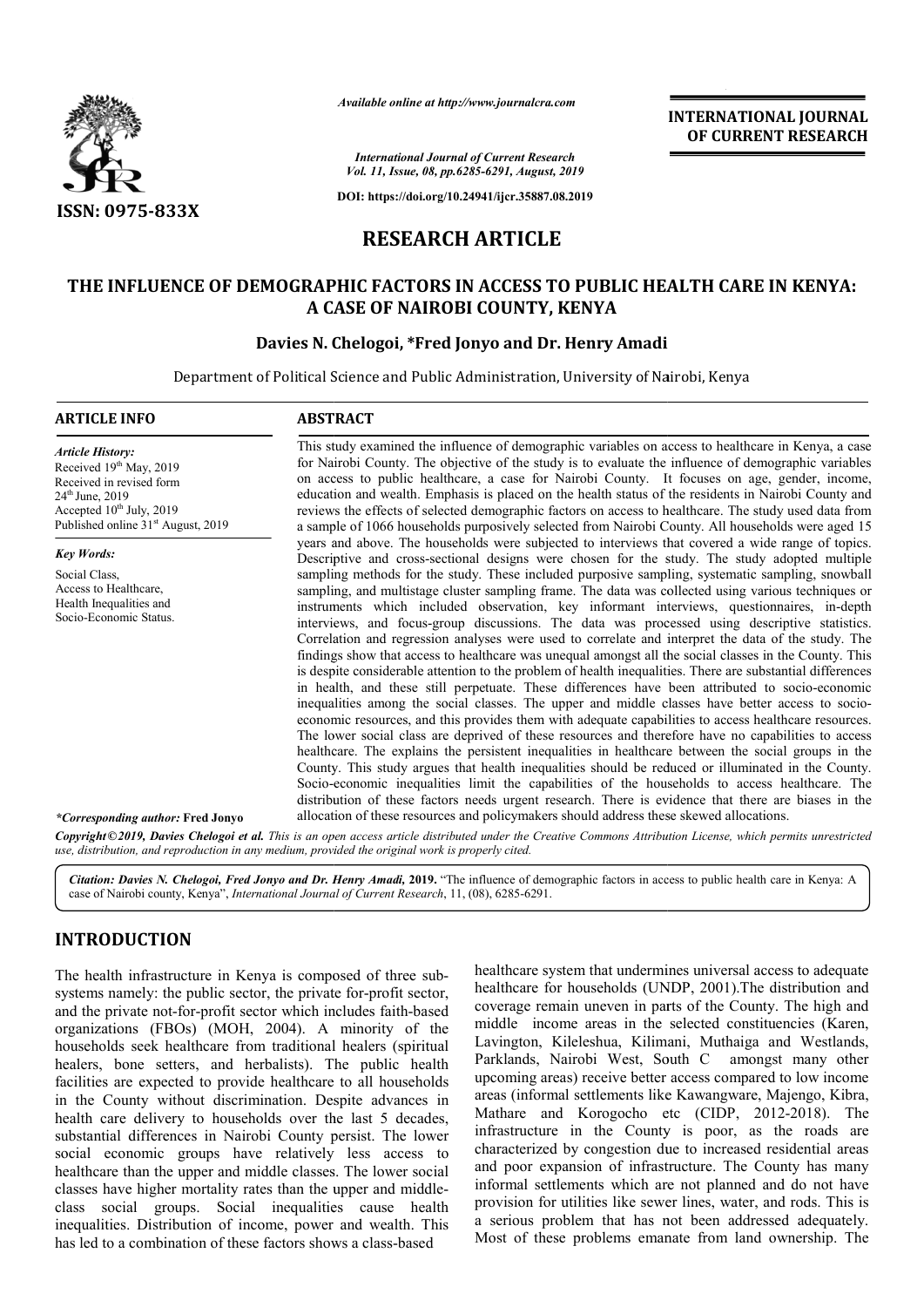huge chunks of land are owned by the government and therefore the residents and the landlords have no legal claim of owner land (GOK, 2008-2012). This is complicated further by the fact that most of the physical developments do not follow the laid- down procedures. The County is divided into zones with each having specific requirements for development. Commercial and residential development is allowed for Parklands and Westlands. Residential areas are allowed in Spring Valley, Kilimani, Kileleswa, Woodley, Loresho, Spring Valley, Karen, Kitisuru, Muthaiga, and Lavington. These are areas of low population density. However, mixed residential areas are in Langata, Nairobi West, South C. Nairobi Dam, Ngong road, Hurlingham and Golf Course. Special scheduled areas like Kibera, Kangemi and etc are of mixed development. In most cases, these areas lack basic infrastructure. These are informal settlements with high population density. These areas do not have sewerage and water connections. They empty their waste and otherwise, directly into the rivers. The infrastructure in the informal settlements stands at 50% (GOK, 2008-2012). Public health facilities are few as there are only 9 hospitals, 32 health centers, 83 dispensaries, and 36 clinics in the County (CIDP, 2012-2022). Both the middle (20%) and lower (70%) social classes share these facilities. This poses a major challenge, especially the 70% of the households who live in informal settlements. These are households who end up suffering ailments which are environmentally related, arising from where they live, and also where they work. The County enrolment rate in the ECD centers is about 55%, primary enrolment is over 90% while the transition rate to secondary schools is only 45% (GOK, 2008-2012). Enrolment in secondary schools is low because there are few secondary schools compared to their population desiring to join secondary schools. Unemployment rates are high in the County, especially among the youth. About 50% of the population is self-employed and mainly engages in micro and small enterprises. The MSE operations are uncoordinated and access to various finances is a major challenge. This is because most of the youth do not have collaterals. The working populations work in government departments and nongovernmental organizations. Unemployment among the youth has led to the emergence and formation of illegal gangs, and they participate in drug and substance abuse.

#### **LITERATURE REVIEW**

**Access to Healthcare:** Access to healthcare has been a difficult concept to define. Many researchers have used the concept "access" as synonymous with "utilization", implying that an individual's use of health services is a testimony that he or she can access these services. However, access refers to opportunities, while utilization is the manifestation of these opportunities. Whitehead M. et al defines access to refer to the ability to secure a specified range of services, at a specified level of quality, subject to a specified maximum (Whitehead, 1997). He goes further to make a distinction between having access (the possibility of using a service if required) and gaining access (actually using a service). A precondition for access is an adequate supply of services so that individuals have the potential to use a health service (Gulliford, 2002). According to Gulliford (2002) and Whitehead (1997), an individual faces many challenges when attempting to access healthcare. Some of these challenges include financial, organizational, social or cultural barriers that limit access to resources. Gulliford further argues that access is affected by timing and outcomes, and the receipt of services when the

individual needs it. He further points out that equity needs to be considered for all social groups who are different in terms of need, socio-economic status, culture, language, and religion. According to this research, both supply and demand factors influence equal access to healthcare. On the supply side, healthcare resources have to be distributed to Counties according to population size, healthcare needs, and income (Oliver and Mossialos 2004). This requires sufficient incentives, facilities, and staff to be retained in underserved areas. However, on the demand side, the ability of individuals to pay must be considered. Mossialos and Thomson (2003) cite the use of user charges but these have also faced numerous challenges especially with regard to upper and lower social groups. The application of user charges should be consistent with the accepted principles of equity. Other factors like waiting times should not differ between social classes or income groups. Mossialos and Thomson (2003) further argue that demand is also influenced by other factors like knowledge, information, cultural beliefs, indirect financial costs (e,g travel costs)., the opportunity costs of patient's time, and their preferences. Some of these could be addressed by providing healthcare information and health promotion strategies.

**Health Inequalities:** The study used both group-level differences and health distribution to evaluate health inequality in the County. The study examined differences in health outcomes at the group level in order to understand social health inequalities. This was found useful to policymakers to target investments in areas that are worst hit by inequalities; this can also help create policies and programs that try to eliminate such group differences. Tracking social group differences can also help shape unfair distributions and monitor health inequalities in the County (WHO, 2005). This approach can also help understand health inequalities in a historical and cultural context; it provides some understanding of how such health differences could have arisen. For example, it helps us understand how health inequalities occurred in Nairobi during and after independence. This approach helps to guide interventions, equity issues, and understanding of health inequalities (3/5). The study also focused on health differences across individuals, for example describing the range or variance of a given measure across the entire population. This method puts all households into one distribution (8). The study used such factors as income, education, and employment to determine the wealthy individuals in given areas of the County and the poor in informal settlements (28). This method is useful because you get to understand for example how resources are so unequally distributed amongst the households and the factors that drive such differences.

**Social Groups:** The study identified and defined social groups based on age, gender, ethnicity, and place of residence, occupation/employment, income, education, SES, social capital, and other resources that helped define social groups (5). Access to healthcare means that the households are not restricted by barriers such as geography, cost, language, lack of facilities, poor infrastructure and other institutional deficits (Brawley, 2000). Socio-economic status (education, income, and occupation) creates divisions among households. They are skewed in favor of the upper and middle-class groups. The upper and middle class have adequate socioeconomic resources which provide information and skills necessary for accessing healthcare. They have adequate capabilities that access them better healthcare than the lower social groups. On the hand, the lower social classes, deprived of all these socioeconomic resources, remain poor and vulnerable to diseases.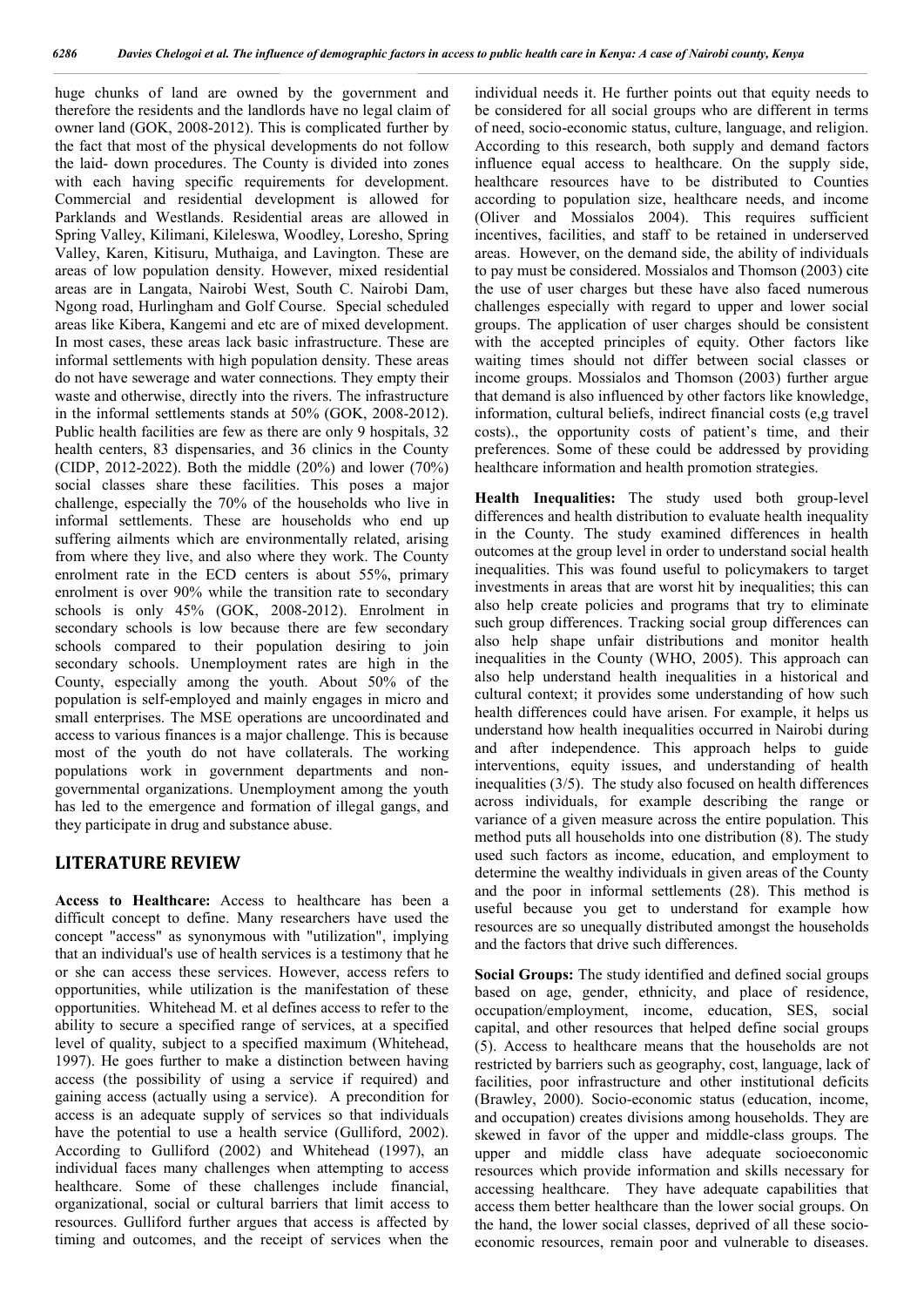Lack of these resources deprives them the capabilities to raise resources to access healthcare. This is compounded by poor living conditions, congested housing, lack of water and proper sanitation. The unhygienic environment acts as a major deterrent to accessing healthcare. This leads to falling of life expectancy, infant mortality rates, and this increases any gains made. Poverty creates misery and missed opportunities. Due to poverty deprivations, they cannot afford access to healthcare. Healthcare, therefore, remains unequal between the social classes and this inequality is perpetuated. The study was designed to investigate the influence of institutional factors on access to public healthcare. The focus was households who provided information for the study. Specifically, the study set out to evaluate the influence of institutional factors in access to public health care.

**Multivariate Analysis:** Multivariate analysis was performed to study how variables (demographic, socio-cultural and institutional factors) were related to access to healthcare. The analysis used as its framework Capability Approach of health access as proposed by Sen Amartya (Sen, 1990). This approach, which seeks to explain variations in access to healthcare, divides determinants of health care into commodities, human functioning/capability, and utility. In this analysis, Sen emphasizes that economic growth and expansion of goods and services are necessary for human development. Economic growth has a bearing o human development. This is because growth provides economic opportunities, incomes, and jobs. Income provides the capability to access the basic necessities of life such as food, shelter, and health. It also provides a purchasing power for participation in the economy. In his analysis in judging the quality of life, it is important to consider what people are able to achieve. He observes that different people and societies differ in their capacity to convert income and commodities into valuable achievements. In comparing the well-being of different people, it is imperative to consider how people are able to function with the goods and services at their disposal (Sen, 1985). Functioning is an achievement of a person: what she or he manages to do or able. It reflects a part of the "state" of that person. Achieving functioning depends on a range of personal and social factors: age, gender, and health, access to medical services, knowledge, education, employment, and environmental conditions. A functioning, therefore, refers to the use a person makes of the commodities at his or her command. A capability reflects a person's ability to achieve a given functioning (Saith, 2001). In this analysis, resources and their overall distribution are important in society. These resources include demographic factors (social economic factors like income, education, and employment), socio-cultural factors (social capital) and institutional factors (policies, leadership and governance, health infrastructure, health workers, health finances and insurance covers). The distribution of these factors (income and wealth) to the population determines their level of access to healthcare (ILO, 1972). Multivariate models were constructed using the ordinary squares method. The results indicate the independent effects of Demographic factors: age, gender, marital status, households' size, income, education, employment and wealth:

#### **MATERIALS AND METHODS**

**Research Design:** Descriptive and cross-sectional research designs were chosen for the study. The descriptive research design was chosen because it involves large samples and can

help define sets of variables. The descriptive research design also uses field studies and survey to collect data, which essentially is numerical. Specifically, cross-sectional design was used to determine what extent variables were related, and to examine categories like gender, different age groups, income groups, social class, and ethnic groups. The use of the two designs enabled the study to collect both qualitative and quantitative data. It was felt that using a combination of both improved evaluation of the study as it ensured that the limitation of one type of data was balanced by the strength of the other. This combination also ensured that the understanding is improved by integrating different ways.

**Sample Selection:** The study purposively selected Nairobi County, from the 47 Counties of Kenya, following the adoption of the 2010 constitution in which Kenya was divided into 47 Counties. The County has 17 constituencies, subdivided further into wards that constitute county assemblies. The constituencies purposively selected were: Starehe, Dagoretti North, Langata, Westlands and Mathare.

**Target Population:** The target population was 1066 households purposively selected from Nairobi County. Chardha's formula was used to estimate the sample size (Chardha, 2006). Other key informants included 20 officials from the County Government and 100 workers. Questionnaires were sent to these target and key informant groups for purposes of carrying out all the interviews.

**Sampling Techniques:** The study adopted multiple sampling methods to formulate procedures for selecting the subjects or cases to be included in the sample. These were purposive, systematic, snowball and multistage cluster sampling techniques.

**Data Collections Techniques:** Two types of data were collected: primary and secondary data. Primary data refers to information collected from the field. Secondary data refers to information collected from research articles, books, and interviews. The data collected was both qualitative (words, phrases) and quantitative (numerical). The techniques used included; observation, key informant interviews, questionnaires, face-to-face interviews, in-depth interviews and focus group discussions.

**Data Analysis:** Data analysis is the process of systematically examining data with the purpose of spotlighting useful inferential. This was designed to determine the impact of the research process. The data collected in this study involved qualitative and quantitative data. Descriptive statistical methods, which summarize data from a sample using indexes such as the mean or standard deviation; and inferential statistics which draw conclusions from data that are subject to random validation were used to analyze quantitative data. The study used inferential analysis to determine if there is a relationship between interventions and outcomes as well as the strength of the relationships. The inferential analysis was used to find out whether the evidence supported or rejected the hypotheses which had been formulated at the early stages of the study. Qualitative analysis is the process of examining qualitative data to derive an explanation for the research problem (phenomenon). Qualitative analysis gives an understanding of the research objectives by measuring patterns and themes of the data. The qualitative data were analyzed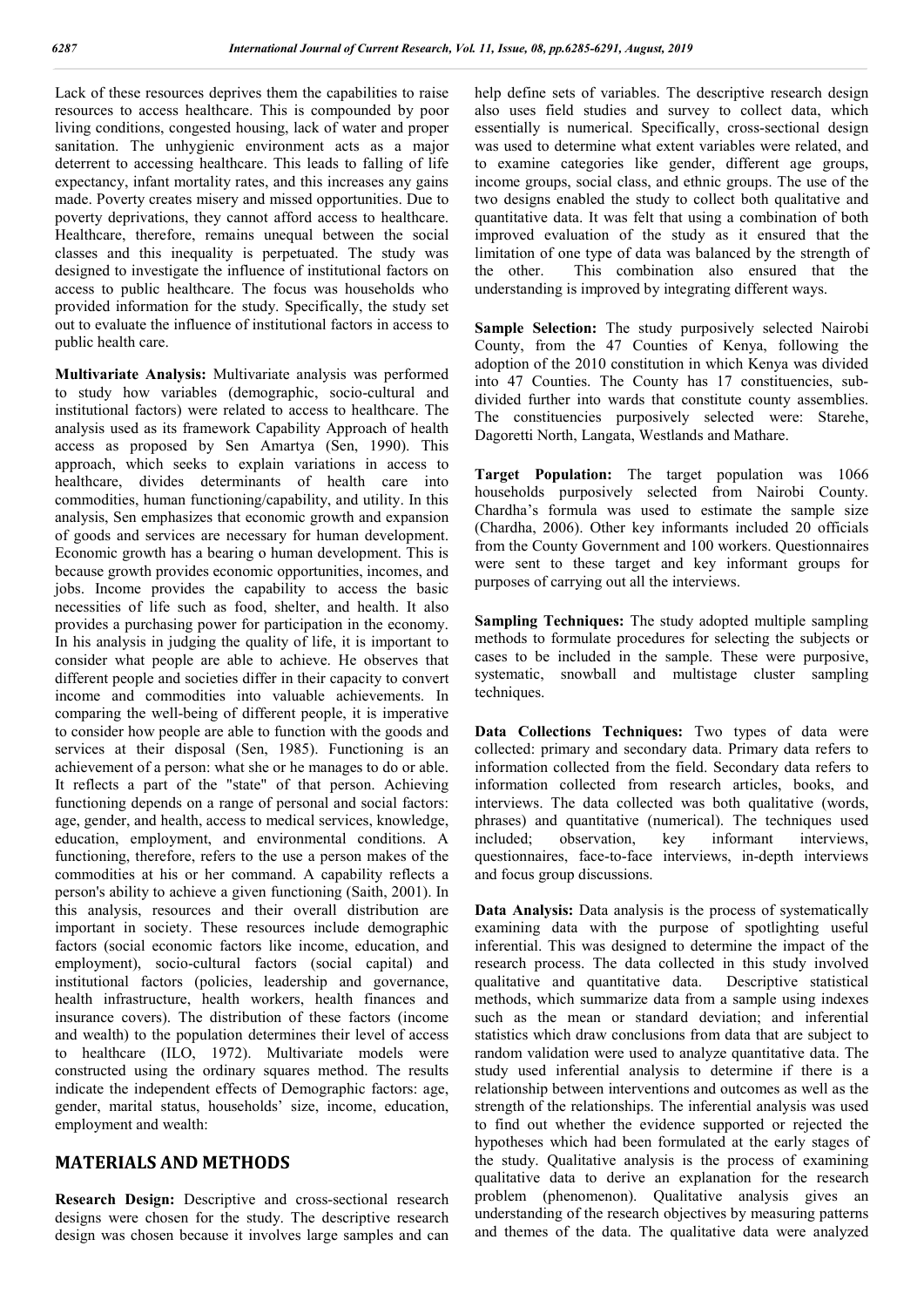using content analysis and presented along with the quantitative data.

#### **RESULTS**

**Age factor:** The age bracket of 15-29 years is productive and contributes significantly to National development. This is about 50% of the current population in the County. It also contributes to 5% of the labor force. The findings show that this age group faces many challenges including education, employment and health problems, risky behaviors like drugs, substance abuse, irresponsible sexual behavior that lead to HIV/AIDs or STDs (CIDP, 2018-2022). These are major challenges. Due to these, this segment of the population lack capabilities to access good access to healthcare. They lack resources including insurance cover to purchase private healthcare. These challenges, therefore, affect access to healthcare. They end up accessing unequal access to healthcare. These findings show that youth of this age bracket (15-29 years) have fewer opportunities to access resources that can enable them to purchase access to healthcare. Lack of knowledge and skills necessary for access to healthcare services put them at high risks. They become vulnerable as they lack the capacity to purchase healthcare. These limitations deny them access to healthcare services. From the inferential statistics, age group was found to have a significant influence on access to healthcare services. The age bracket 15-49 years comprises females who give births at very early ages. These early childbearing age females distort many social developments in the County (CIDP, 2018-2022). These family concerns are a major problem. Most of the areas they live lack trained family health attendants and therefore end up giving births at home. This is risky and it endangers the lives of many females of this age bracket. These age brackets lack adequate capabilities to access healthcare, compared to other age groups. Age factor, therefore, has an influence in access to healthcare. The variable explains inequality in access along with age brackets. At 50-64, the households are very central to economic growth and they form the bulk of the labor force. They are found that they are energetic and they are found in most productive sectors of the economy. But the findings show that 40% of the respondents found in this group are neglected and are given no incentives to invest and contribute to the growth of the County. This is a critical age and left without resources undermine their capabilities to procure easy access to healthcare. These households have no resources and this affects their capabilities to access healthcare. Above 65 years and above, this group was found to have an insignificant input to the economy (GOK, 2008-2012). Most of them are retired public servants, and some have gone back to the upcountry while others are still in the County. This is 15% of the respondents and they had no resources to support themselves. This denied them the capacity to procure the knowledge and resources necessary to access healthcare. This dependency undermines their well-being.

**Gender Disparities:** The survey findings show that 52% (554) of the respondents were females, 48% (512) were males. However, the findings show that the majority of females, 60% of the respondents had fewer or unequal opportunities than men in the ownership or access to productive resources. The findings show that women face unequal earning prospects than men (30%); they have limited education largely due to discrimination (40%), and their lives were in danger of being

cut short (45%). The policy bias by the government has worked to exacerbate these differences. The result has been limited access to healthcare services because of their vulnerabilities. This has translated into limited capabilities to effectively participate in productive activities. The life expectancy for males was higher (55%) than that of females (45%). Males lived longer than females due to their higher adult rates (60%) compared to females' (40%). The surveys also show that male had better incomes (70%) than females (30%). Using measures of the Gini coefficient and the Theil index, results show that inequality in health increases with age. This is true for both men and women. However, the level of inequality is generally higher among females. Gender disparity is a significant factor that influenced access to healthcare. Their male counterparts enjoyed better opportunities and therefore had better access to healthcare. Opportunities increased their capabilities to purchase healthcare, and the inverse denied females to the opportunities to access healthcare services.

**Socio-Economic Status:** The most fundamental causes of health inequalities are socioeconomic inequalities (Link *et al.,*  1995). Socio-economic status has been defined by education, income, and occupation. Each provides different resources, relationships to various health outcomes, and requires different policies. The findings show that there are disparities in income opportunities between social classes. The distribution of income, employment/occupation in the County are heavily skewed in favor of the upper class. Thirty percent of the top and middle classes get more than 70% of total income, while the lowest 70% get only 30% of the total income (UNDP, 2001). This shows that the difference in the basic life and general well-being between the upper/middle and the lower social classes is very big. The findings show that there is a serious disproportion of the incomes between the various classes, as the majority (70%) lack these capabilities and can therefore not access healthcare. The findings show that inequality in income has to do with the unequal access to productive resources. The upper and middle classes have more capabilities to access resources that critical for accessing healthcare. On the other hand, the lower social class has fewer capabilities and therefore cannot access health care. The socioeconomic status (independent variable) influences access (dependent variable) to healthcare.

**Education:** The adult literacy levels in the selected constituencies show that number of literacy classes are 45. The total enrolment by sex shows that females are 888 and the male is 554. The literacy levels are generally high. Those with the ability to read are 96.6% and those unable are 3.4%. Those with the ability to write are 96.6% and those who cannot write is 3.4%. However, those with the ability to read and write are 97.4% and that who cannot is 2.4%. The findings show that 20% (213) had not attended school, 42% (448) attended primary education, 24% (256) attended secondary education, and finally, 14% (149) attended university education. The results show considerable variations in education achievements. 14% of those with university education had more knowledge and skills that allowed them to gain more ready access to information and resources to promote health (Ross *et al.,* 1995). The findings also show that most of these respondents lived in high-income estates, like Karen, Westlands, Kileleshwa, Lavington, and Runda amongst others. The findings also show that they were more likely to be employed or have high incomes, and could, therefore, afford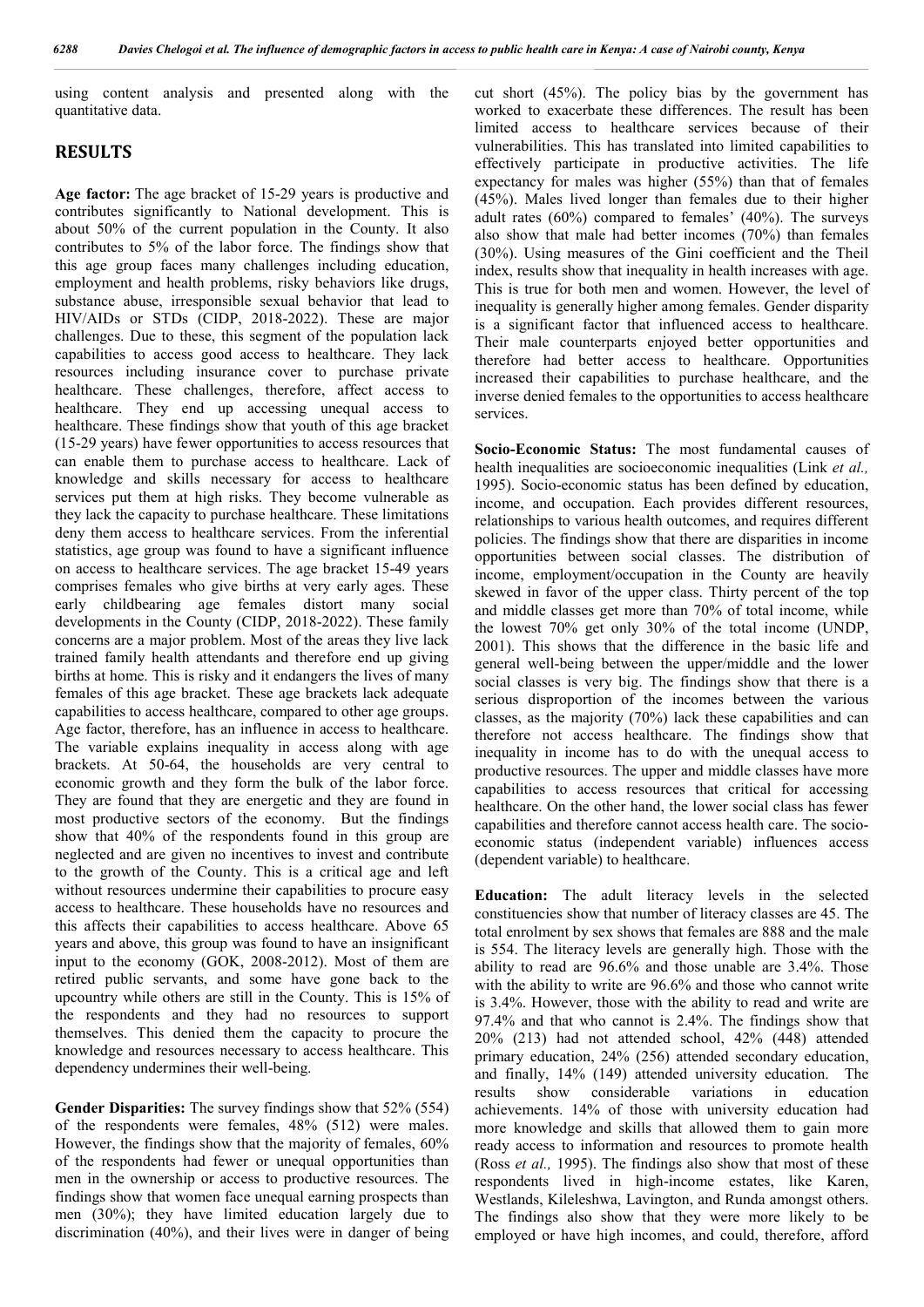healthcare insurance. Education increased their social commodities (resources) and they could, therefore, live well. They had better capabilities that could enable them to access healthcare. The findings also show that 24% with secondary education had medium healthcare. These were households of middle incomes and lived in middle-income estates like Parklands, Nairobi South, Nairobi Central, Ngara and Eastleigh amongst others. These estates were medium income and could, therefore, live use their level of education knowledge, skills to acquire access to information and resources to promote their health. Their medium incomes coupled with a medium estate status gave them some opportunities to access fairly good healthcare. In that respect, education added them capabilities to access healthcare.

However, 42% with only primary education had fairly limited opportunities; they had little knowledge and skills and therefore could not access the requisite information and resources to promote their health. Most of these respondents lived in lower income estates which included Mathare, Huruma, Mlango Kubwa, Korogocho, and Ngei. Primary education limited their access to knowledge and skills, and therefore they could only access minimal information and resources to promote their health. The findings show that 20% had no education and therefore virtually limited from having socio-economic bundles that were imperative to good functioning. They had limited or no options at all given that they lacked knowledge and skill that could gain them access to information and resources to promote their health. These respondents lived in low-income estates like informal settlements found in all estates (upper, middle and lower). These households were found to have low incomes and they resided in areas like Kibera, Kawangware and Kangemi amongst others. These informal settlements have high population densities, with some of the migrants fleeing the city center from the rapidly rising costs of living (CIDP, 2018- 2022). These estates are overcrowded and social services like health care and education are virtually scarce. The opportunities to access education or employment are very scarce, given their poor distribution. Lack of incomes or source of livelihoodlimits functioning and capabilities to lead a good life (Sen, 1985). Education, therefore, is an important variable that has a significant influence on access to healthcare.

**Income:** The findings show that income was an important variable and determinant to access to healthcare services. The statistics show that income in the County is mainly in agriculture 8%, self-employment 50%, wage employment 24% and others 18%. The study findings show that income was linked to rates of mortalities (Wilkinson, 1996). Income provides the capability to access the basic necessities in life. The findings show that income provides a means of purchasing healthcare, nutrition, housing, schooling, and recreation. It provides purchasing power for participation in the economy, and therefore it is a very important variable in evaluating the capacity to access healthcare. Lower per capita income erodes the capacity of the individual or household to access basic social services and goods for a decent life. The findings show that employment, incomes, and equality, show an extremely high degree of income inequality in the County (ILO, 1972). The report indicates that the richest 20% of the population received nearly 70% of the total income (ibid). The data based on the Integrated Labour Survey 1998/99 show the persistence of inequality. The data shows that incomes in the County are heavily skewed in favor of the upper quintiles. The bottom

20% gets 2.5% of the total income. The figures show the difference between the rich and the poor is heavily unequal access to the basics of life and general well-being (ibid).The findings show that 20% (213) of the respondents had high incomes, 305 (320) had medium incomes and the majority 50% (533) had low incomes. The 20% lived in Karen, Westlands, Kileleshwa, Lavington, Runda, and Muthaiga amongst some other upper market places. These households were able to function because incomes increased their abilities to access education and high employment status. Education increased their information and skills to access healthcare resources that promote healthcare. Such incomes also enabled to purchases healthcare insurance that mitigated out-of-pocket expenditures to meet their health needs. Incomes increase their capabilities to function well, given that they don't have many challenges in access to healthcare. Therefore, income is an important predictor in access to healthcare. The findings show that the 30% respondents are of medium incomes, and lived in medium income areas which included Parklands, Nairobi West, Nairobi south and Eastleigh among other middle-income estates. These respondents are of middle incomes and had the opportunity to afford some middle-level education that increased their skills and access to information that was important for access to healthcare. The medium level of incomes enabled them to purchase healthcare, given that they could additional resources from employment opportunities due to the fact that they were educated. This finding, therefore, suggests that income has a significant influence to access to health.

The final findings on this variable, show that 50% of the respondents have low incomes, and live in informal settlements which include Kibera, Kawangware, Kangemi, Mathare, Huruma, Mulango Kubwa and many more others that are on the rise (CIDP, 2018-2013). These settlements are uncontrolled, spontaneous with increasing settlements created by low-income migrants escaping the ever-rising costs of living in the City (ibid). Further, these estates are overcrowded with poor housing, water supply, and sanitation. The scarcity of basic infrastructure makes life in these settlements unbearable (ibid). Due to this, the respondents are not able to access healthcare services easily. They cannot obtain a good education nor can they get good employment and these are crucial for increasing or obtaining incomes. They, therefore, have no information and skills necessary to make access to healthcare services accessible for themselves. This undermines their health given that they can neither function well nor have the capability to sustain good health. Income therefore in an important (independent variable) that has an important influence on access (dependent variable) to healthcare.

**Occupation/Employment:** Occupational status was found to be an important variable in the survey findings. The employed have health than the unemployed have (Ross *et al.,* 1995). Employment in the County shows that employment in the agriculture sector is 48,857, self-employment 305, 358, wage employment 146,572 and others 48,857. The total number of unemployed at the time was 61,068. The findings show that being unemployed and the length of unemployment affect health status. The study findings show that 48% (512) of the respondents were in lower occupations (manual workers), 25% (267) were in middle occupations (non-manual), and 15% (160) were in highest occupations. Twelve percent (127) were unemployed. The 48% of these respondents lived in informal estates/settlements with low incomes. While slightly better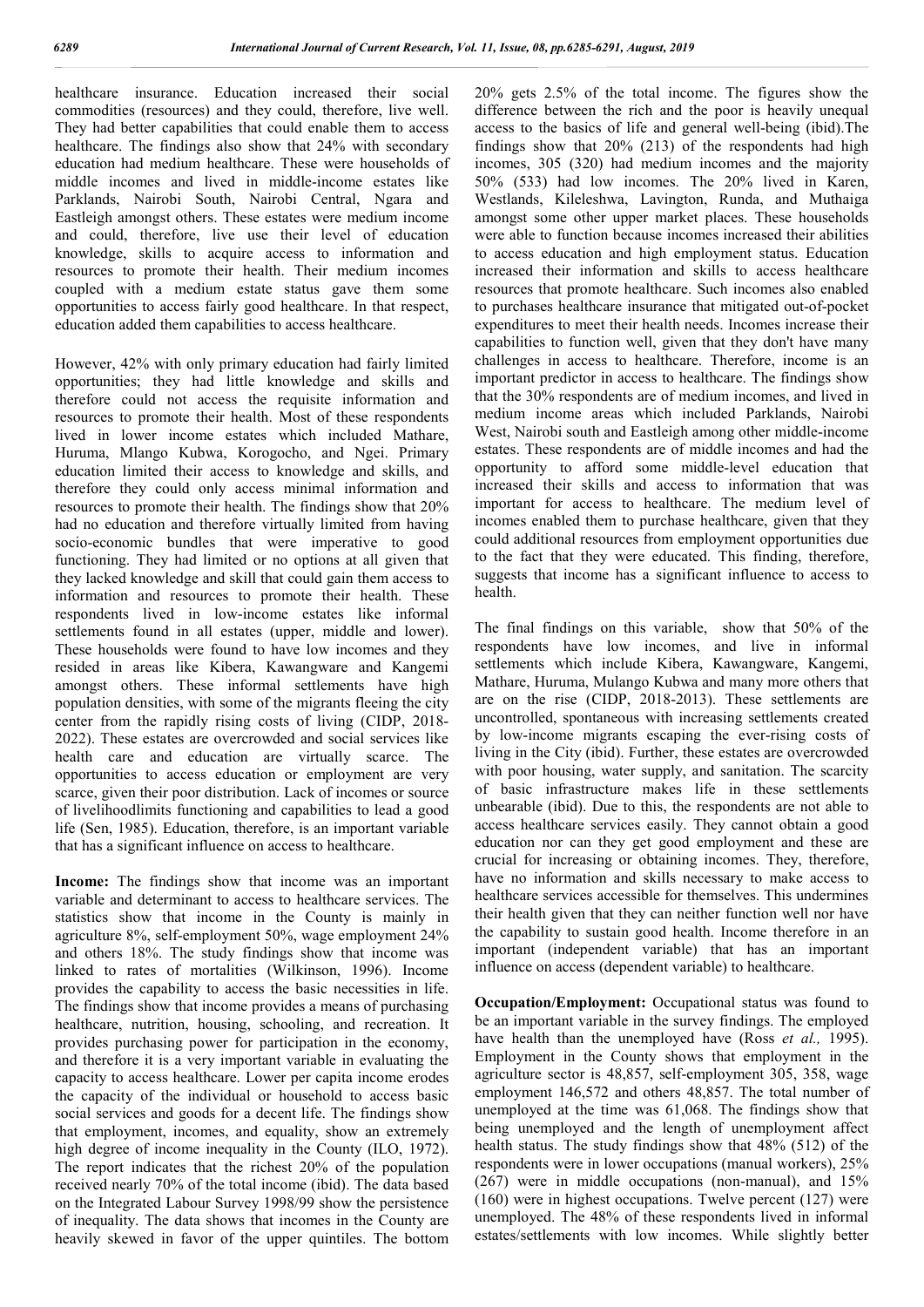than the unemployed 12%, the study clustered them together for purposes of analysis. Their low-income estates include Kibera, Kawangware, Kangemi, Mathare and Korogocho. These estates are uncontrolled, spontaneous, mushrooming with squatter settlements. They are estates of low incomes and basically, lack essential services like health and educational facilities. They have no incomes or resources to purchase commodities that are essential for their healthcare. For example, the findings show that many had no insurance covers and so relied on public health facilities, which were poorly equipped. Occupation/employment increased resources or incomes to purchase access to healthcare, and therefore lack of the same put hurdles on the way for the residents. As suggested, employment creates resources which enable households to access education which provides knowledge and skills which provide information and resources for promoting healthcare. Accessing healthcare is dependent on many factors, and occupation was one such factor increases the functioning of the households.

The findings show that 25% had a middle (non-manual) employment. These were respondents who resided in middleincome estates like Parklands, Eastleigh, Nairobi West, South C, Nairobi central and Pangani among others. Most of them owned their own houses. The findings show that these respondents can access education facilities which increase knowledge and skills. These, in turn, promote access to information and resources to promote healthcare. They manage to achieve some middle level of access to healthcare; they are fairly healthy, given the bundle of commodities (employment) at their disposal. In this respect, therefore, employment is an important variable that can influence access to healthcare. The residents use this occupation to achieve good health (Smith, 2001). The findings also show that the 15%respondents lived in high-income estates, like Karen, Westlands, Kileleshwa, Lavington, Muthaiga, and Runda among other up-market places. These are high-income estates characterized by low population density. These residents have the ability to access high incomes which in turn can make them acquire a good education. Good education increases access to information and skills necessary to access more information and resources that can promote access to healthcare. Education also leads to high employment opportunities and this translates to high incomes. The findings show that these commodities/resources increase the functionings and capabilities of households to live good lives. They had been deprived of the necessary commodities that were vital for good functioning and requisite capabilities. The occupation was a reliable indicator of social economic status. It was a source of empowerment, and to a large extent put individuals to control incomes. The results showed that occupations played a key role in the determination of access to healthcare services in the household. Occupation had a significant influence on access to healthcare services. The results of the study show that access to healthcare depends on many factors related to socio-economic factors (income, education, occupation and wealth). These factors have to be adequate in order for all households to have sufficient capabilities to procure access to healthcare. The study shows that these socioeconomic resources are not equally distributed to households. The distributions are lopsided in favor of the upper and middle classes. These classes end up with better capabilities to confront health challenges. But the lower social classes, including the vulnerable groups like children, women, street children, PWDs have less and therefore lack adequate capabilities to access healthcare. This explains why health

inequalities persist despite various interventions. Access was defined as the ability to secure a specified range of services, at a specified quality, subject to a specified maximum level of personal inconvenience and cost, whilst in possession of a specified level of information (Whitehead, 1997). A distinction was also made between having the access-the possibility of using a service if required, and gaining access–using a service. A precondition for access is an adequate supply of services so that individuals have the potential to use a health service (Gulliford, 2002). The ability, cost, and adequate services are crucial determinants of accessing healthcare. This, therefore, means that there must be an adequate supply of services and these services should be evenly distributed to the population. Socio-economic factors like income, education, occupation and wealth should be adequately distributed to all households.

#### **DISCUSSION**

Socio-economic factors include income, education, occupation and wealth. The County is characterized by inequalities in growth. This conceptualized as the disparity in the distribution of such attributes or resources. In economic terms, the disparity could be in terms of ownership or resources, in the distribution of wealth and in incomes and in access to economic and social goods and services. These factors shape the distribution of opportunities and define livelihoods. Inequality influences economic and social outcomes which in turn have implications in growth, recent researches have shown a negative relationship between inequality and growth (Deineger *et al.,* 1996).The more unequal distribution of assets such as land or other income-earning assets, the lower the rates in growth. These inequalities in income and income-earning opportunities take the form of disparities between the urban areas and the informal settlements, different geographical areas, men and women, and different social economic groups in society. The growth provides economic opportunities, incomes, and jobs. Income provides the capability to access the basic necessities of life such as food, shelter, and health. It provides the purchasing power for participating in the economy. In Nairobi County, certain sections of the population have benefitted very little, and this has perpetuated inequalities. In the County, there are skewed distributions of income and wealth among the households in the County. For example, the study shows that the richest 20% of the households in the County receive nearly 70% of the total income (CIDP, 2012-20122). This pattern is persistent and retrenched in the County (CBS, 1998/99). The income and wealth are heavily skewed in favor of the upper and middle classes. These attributes explain the facts that define access to health care. The youth between 15-19 and 20-24 years encountered many challenges including lack of income, education, and employment. Due to lack of such socioeconomic resources, these age groups engage in drugs, unwanted pregnancies, and high risks associated with HIV/AIDs. Lack of such resources and opportunities deny them the capabilities critical for accessing healthcare. They become vulnerable to various diseases and end up with high mortality rates and low life expectancies. Age factor, therefore, is an important factor in influencing access to healthcare. The study also shows that households at the age of 65 years and above have formally retired from active service; others have gone back to up country, this age group are inactive and rely on their relatives for upkeep. They do not have enough savings either. The age group lacks addition socio-economic resources